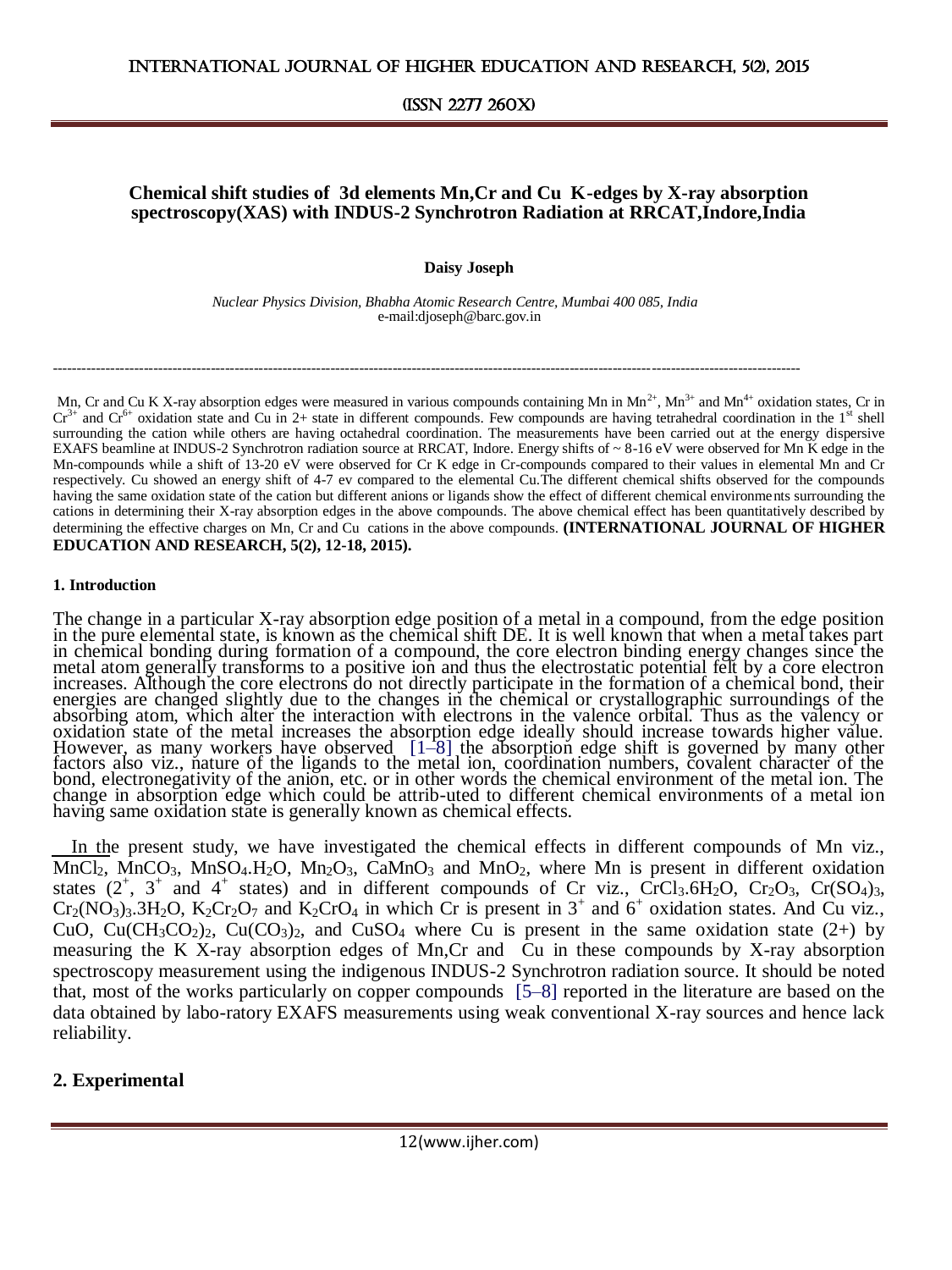#### INTERNATIONAL JOURNAL OF HIGHER EDUCATION AND RESEARCH, 5(2), 2015

#### (ISSN 2277 260X)

The Mn,Cr and Cu K-edge XAFS spectra of the samples have been recorded at the newly established BL-8 dispersive EXAFS beamline at 2 GeV INDUS-2 Synchrotron source at Raja Ramanna Center for Advanced Technology (RRCAT), Indore, India [9–12]. The beamline has a 460-mm long Si (111) crystal having 2d value equal to 6.2709 Å mounted on an elliptical bender, which can bend the crystal to take shape of an ellipse [9]. The elliptical optics offers minimum aberra-tion. The radiation transmitted through the sample is detected by a position-sensitive CCD detector having 2048 pixels. The plot of absorption versus photon energy is obtained by recording the intensities  $I_0$  and  $I_T$ , as the CCD outputs, without and with the sample, respectively, and the absorption coefficient 1 is obtained using the relation:  $I_T = I_0 e^{i\mu x}$ 

Where, x is the thickness of the absorber. For recording the EXAFS spectrum on the dispersive EXAFS beamline, the crystal bender and the goniometer have been set to cover the energy range of the Cu K-edge absorption spectra. For energy calibration of that par-ticular setting, absorption spectra at Cu K-edge of Cu metal foil and at Lu L3-edge of  $Lu_2O_3$  powder have been recorded under the same setting of crystal bender and the goniometer. An energy resolution of approx 1 eV at 9 keV ( $E/DE=10<sup>4</sup>$ ), where a spatially resolved full band of 1 keV falls on the 2000 pixels of the CCD detector. However, in this case since we are only concerned with the XANES part (portion close to the absorption edge), the goniometer is positioned in such a way that a band of 150 eV is selected and spreaded over the 2000 pixels of the CCD yielding a much better energy resolution in this case  $(0.1 \text{ eV})$ . It should also be noted that the present measurement has been carried out with the Synchrotron radiation as source unlike the other results reported in the reference list where much weaker laboratory sources have been used. This, along with the very fast read out time of the CCD (300 ms) enables us to collect a large number of spectra within a reasonable time frame for each sample. Typically in this experiment, 200 spectra are recorded for each sample and the average was taken which results in high accuracy of the data obtained.



INDUS-2 Synchrotron Source at RRCAT, Indore

### **3. Results and discussion**

Fig. 1 shows experimental EXAFS ( $\mu$ (E) versus E) spectra of elemental Cu foil and different compounds of Cu viz., CuO, Cu(CH<sub>3</sub>-CO<sub>2</sub>)<sub>2</sub>, Cu(CO<sub>3</sub>)<sub>2</sub>, and CuSO<sub>4</sub>. It can be seen that the "kink" observed in the absorption edge of Cu foil due to transition from the s-orbital to s–p hybrid orbital prior to the predominant s–p transition responsible for the ''white line'' [13] is absent in the Cu compounds. The ATHENA code available within the IFEFFIT soft-ware package [14] have been used for finding out the exact edge position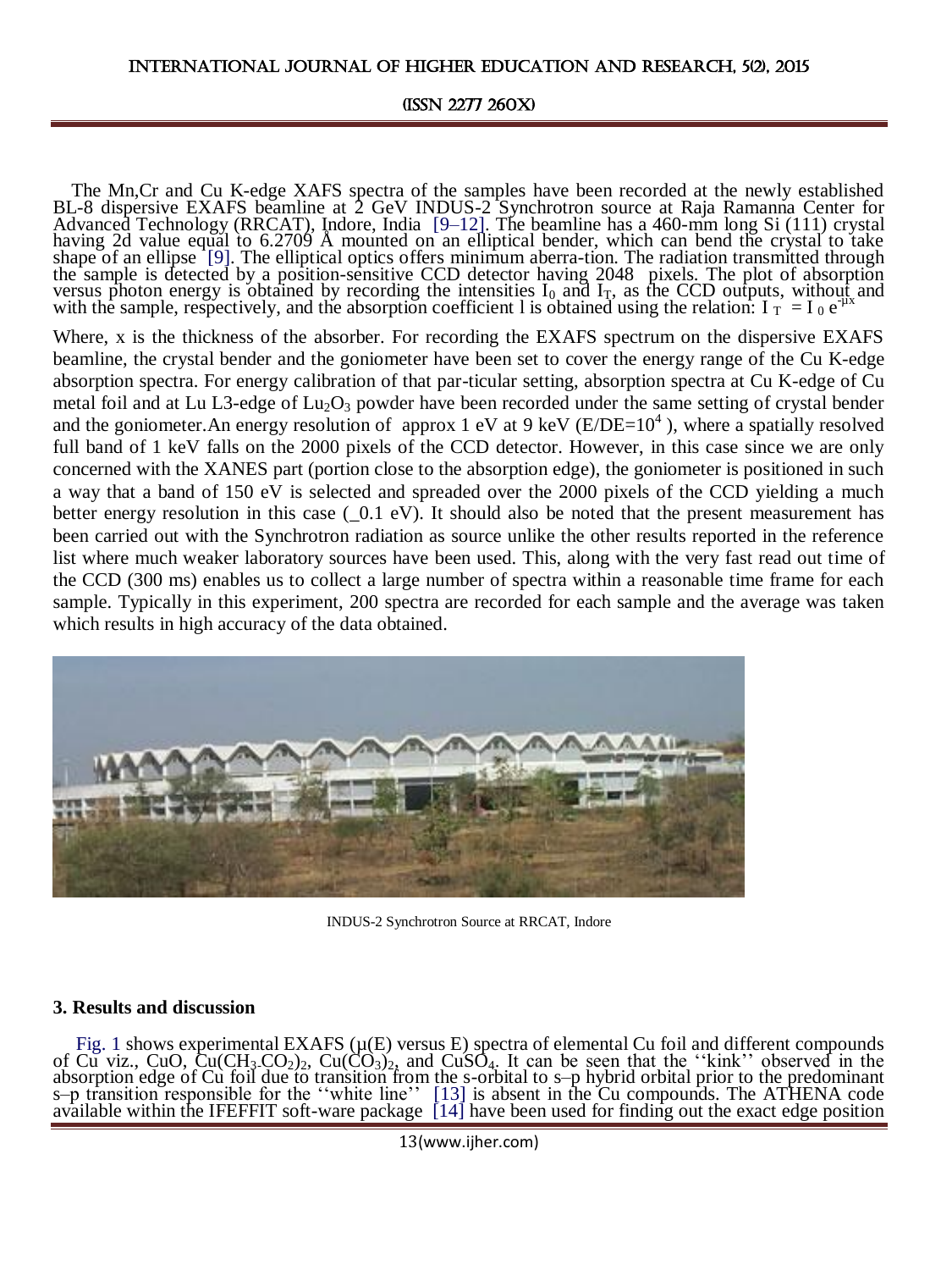(half edge step position) of Cu for all the samples which have also been shown in the Fig. 1. It is seen that though all the copper compounds studied here are having +2 oxidation state, the Cu K-edge shifts by different amount w.r.t. the Cu metal foil in the compounds, which can be attributed to the different chemical environment of Cu in these compounds or the so called "chemical effect". The edge shifts have been shown in Table 1 for the above four compounds along with the estimated experimental



Fig. 1. Experimental EXAFS (lðEÞ versus E) spectra of elemental Cu foil and different compounds of Cu viz., CuO, Cu(CH<sub>3</sub>CO<sub>2</sub>)<sub>2</sub>, Cu(CO<sub>3</sub>)<sub>2</sub>, and  $CuSO<sub>4</sub>$ .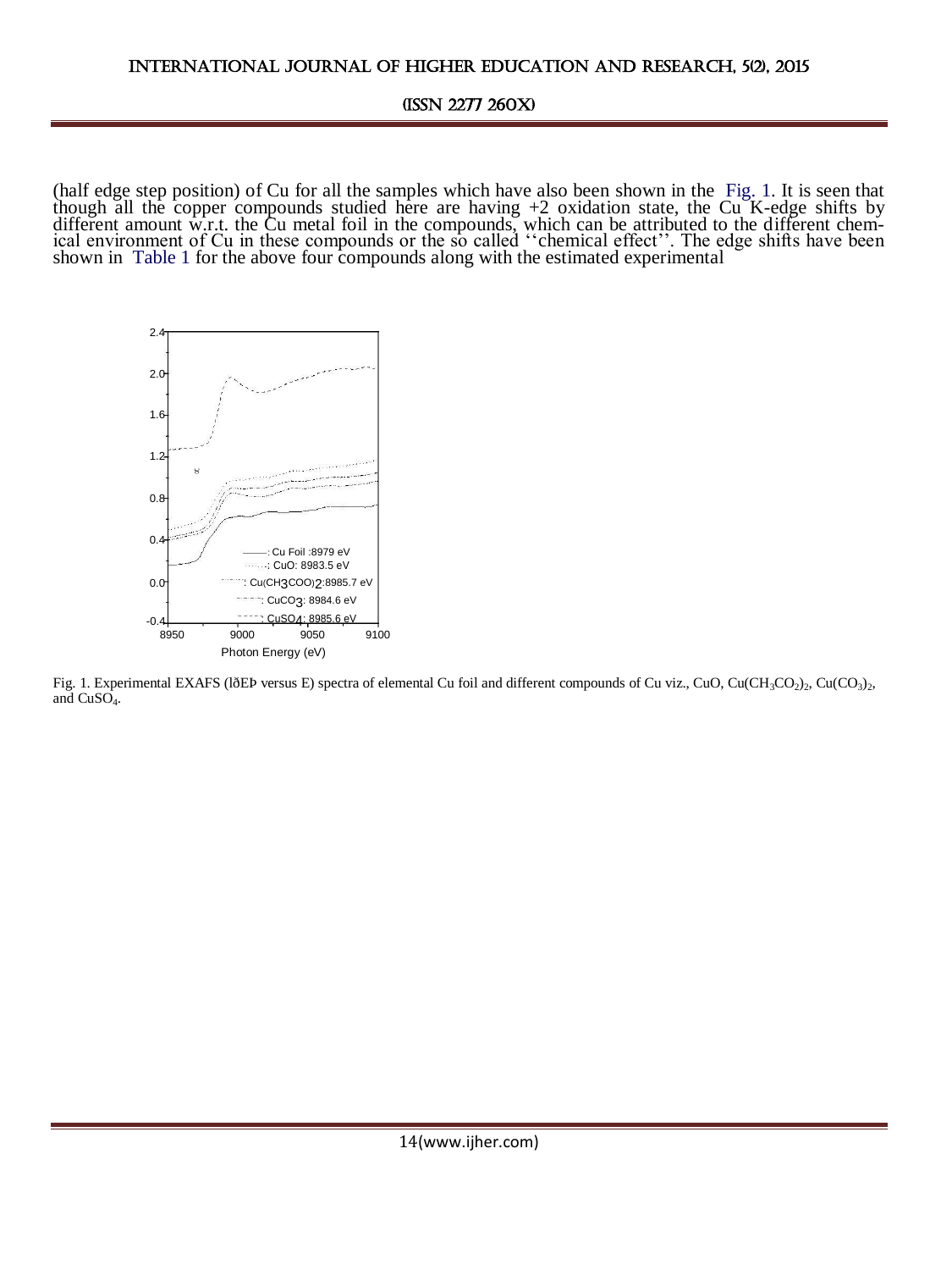Uncertainties and the edge shift in CuO is found to agree well with that reported by Agarwal et al. [13].The shifts for Mn and Cr are as follows



<sup>15</sup>(www.ijher.com)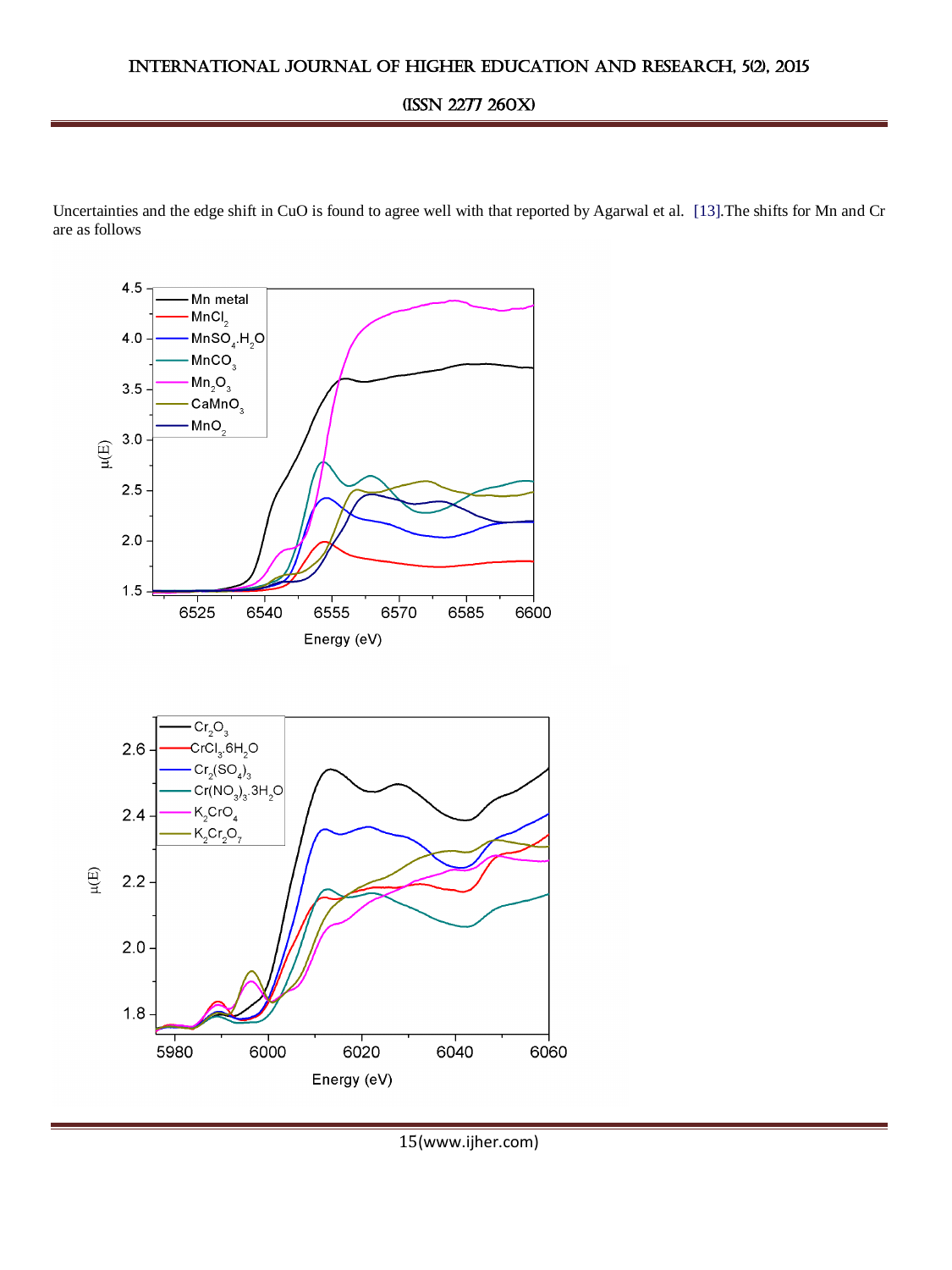Table 1: Chemical shift and effective charge for four Cu compounds.

|                   | Chemical<br>shift $DE(eV)$ | Effective charge q (electrons<br>per atom) |                  |                      |
|-------------------|----------------------------|--------------------------------------------|------------------|----------------------|
|                   |                            | Calibration curve                          | Suchet's formula | Pauling's<br>formula |
| CuO               | $4.4 \pm 0.1$              | $0.75 \pm 0.08$                            | 1.12             | 1.45                 |
| CuCO <sub>3</sub> | $5.6 \pm 0.1$              | $0.89 \pm 0.08$                            |                  |                      |
| $Cu(CH_3COO)_2$   | $6.7 \pm 0.1$              | $1.01 \pm 0.08$                            |                  |                      |
| CuSO <sub>4</sub> | $6.6 \pm 0.1$              | $1.01 \pm 0.08$                            |                  |                      |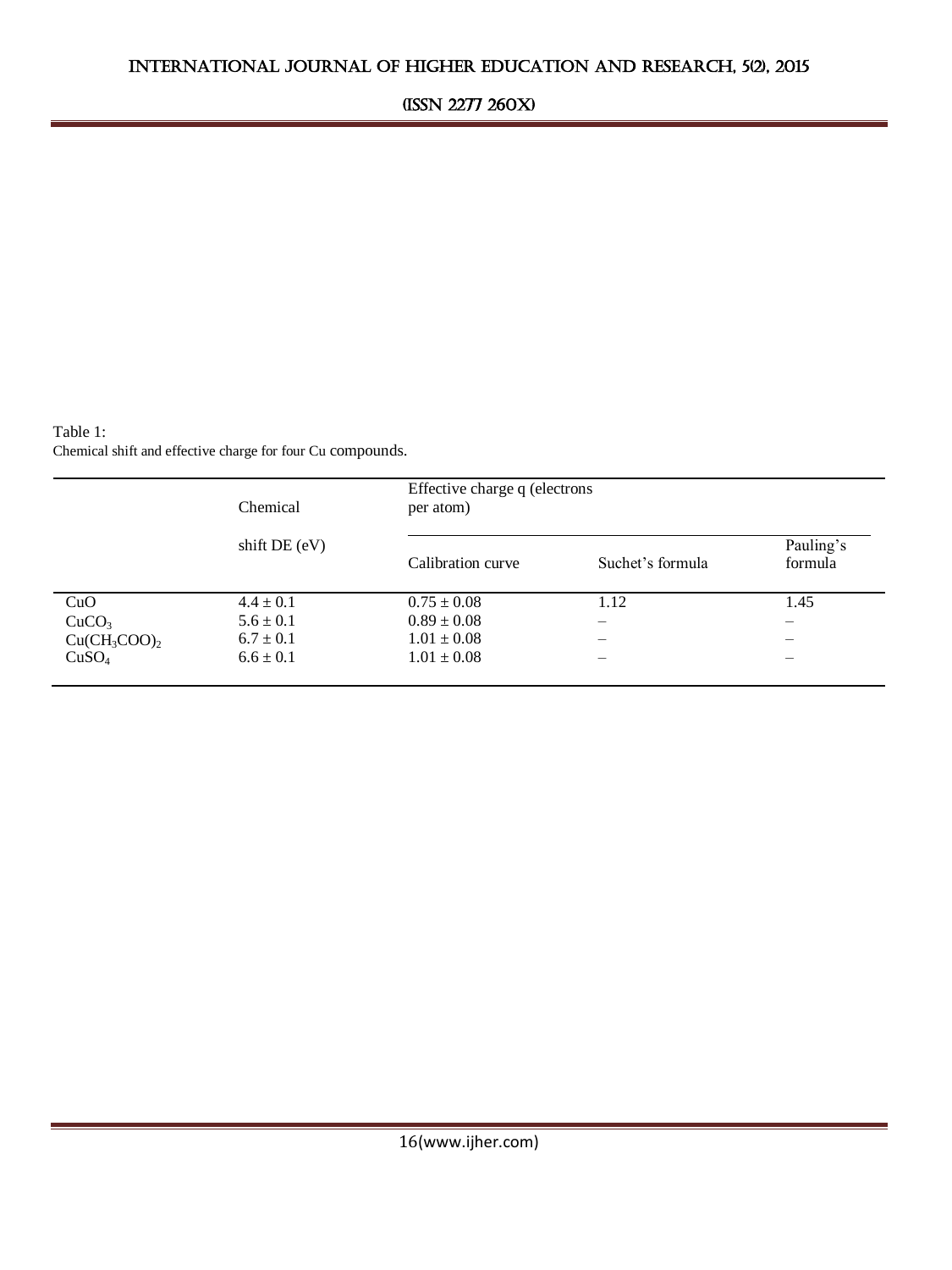It should be noted here that estimation of the edge step from the  $\mu$  versus E spectrum by the half edge step method does not involve any fitting or iteration process and hence there is no uncertainty involved in this method. Thus the uncertainty involved in estimation of the edge position and hence in the chemical shift, comes only from the experimental uncertainty in measurement of the spectrum.As has been discussed in the Section 1, the shift in absorption edges is highly modified depending upon the chemical environ-ment around the central absorbing atom such as effective charge on the atom, electronegativity, oxidation state, etc. Various studies [1–8] have shown that all these effects can be quantitatively presented by ''effective charge''(q). Formation of chemical bond in a compound involves redistribution of valence electrons of the constituent atoms and effective charge is a hypothetical parameter which gives a measure of the charge residing over the cation when it forms a bond with a ligand. Apart from the valency, it takes care of the electronegativity of the pair of atoms forming the bond, covalent nature of the bond, coordination number, etc. and thus quantitatively takes care of the chemical environment around the absorbing metal ions.For the Mn and Cr all procedures and calculations are identical. It may be seen in Ref 15

# **4. Conclusions**

X-ray absorption spectroscopy measurements have been carried out at the Cu K edge around 8979 eV on elemental Cu foil and four Cu compounds viz., CuO, Cu $CH_3CO_2$ <sub>2</sub>, Cu $(CO_3)$ <sub>2</sub>, and CuSO<sup>4</sup> where Cu is present in oxidation state of 2+. The measurements have been carried out using the energy dispersive EXAFS. beamline at INDUS-2 Synchrotron radiation source at RRCAT, Indore. It has been observed that the Cu K edges in the compounds are shifted by different amount in the range of 4–7 eV compared to its value in elemental copper. Energy shifts of  $\sim$  8-16 eV were observed for Mn K edge in the Mn-compounds while a shift of 13-20 eV were observed for Cr K edge in Cr-compounds compared to their values in elemental Mn and Cr respectively.It is concluded that as oxidation states increase the shifts tend to increase.Shifts may be small when oxidation states are of the same order. A sample of unknown oxidation state can be verified finding the order of shifts using Synchrotron EXAFS beamline at INDUS-II at RRCAT,Indore ,India.

**Acknowledgements**: I wish to acknowledge the contribution from, S.Basu, A.K. Yadav, S.N. Jha and D.Bhattacharyya, Applied Spectroscopy Division,B.A.R.C for their contributions in the experimental work.

# **5. References**